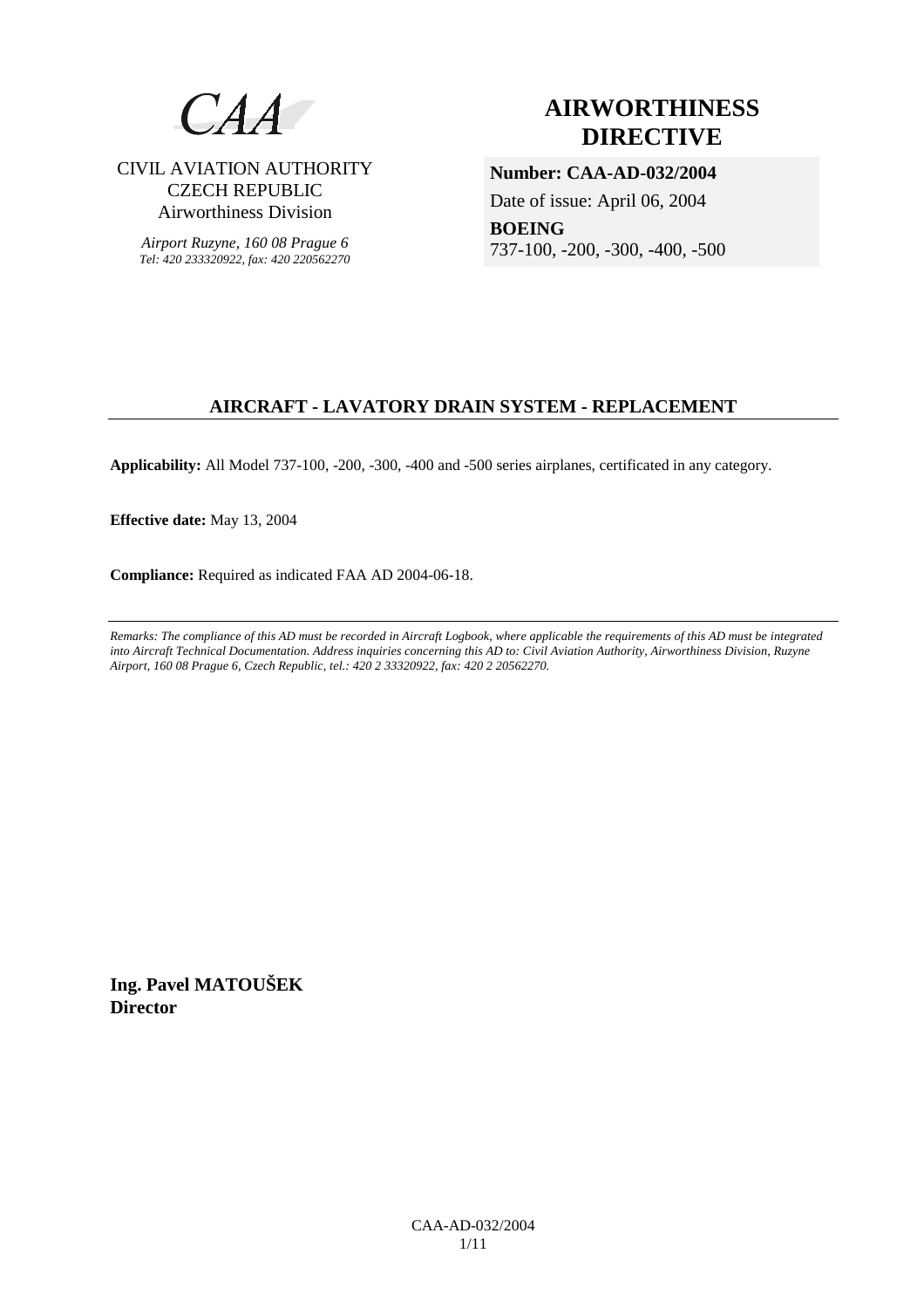**2004-06-18 Boeing:** Amendment 39-13544. Docket 95-NM-111-AD. Supersedes AD 89-11-03, Amendment 39- 6223.

*Applicability:* All Model 737-100, -200, -300, -400 and -500 series airplanes, certificated in any category.

**Note 1:** This AD applies to each airplane identified in the preceding applicability provision, regardless of whether it has been modified, altered, or repaired in the area subject to the requirements of this AD. For airplanes that have been modified, altered, or repaired so that the performance of the requirements of this AD is affected, the owner/operator must request approval for an alternative method of compliance in accordance with paragraph (h) of this AD. The request should include an assessment of the effect of the modification, alteration, or repair on the unsafe condition addressed by this AD; and, if the unsafe condition has not been eliminated, the request should include specific proposed actions to address it.

*Compliance:* Required as indicated, unless accomplished previously.

To prevent engine damage, airframe damage, and/or hazard to persons or property on the ground as a result of "blue ice" that has formed from leakage of the lavatory drain system or flush/fill systems and dislodged from the airplane, accomplish the following:

#### **Replacing Valve Seals and Performing Leak Tests**

(a) Except as provided by paragraph (d) of this AD, accomplish the applicable requirements of paragraphs  $(a)(1)$ through  $(a)(6)$  of this AD at the time specified in each paragraph. If the waste drain system incorporates more than one type of valve, only one of the waste drain system leak test procedures (the one that applies to the equipment with the longest leak test interval) must be conducted at each service panel location. Except as provided in paragraphs (b) and (c) of this AD, the waste drain system valve leak tests specified in this AD shall be performed in accordance with the following requirements: fluid shall completely cover the upstream end of the valve being tested; the direction of the 3 pounds per square inch differential pressure (PSID) shall be applied across the valve in the same direction as occurs in flight; the other waste drain system valves shall be open; and the minimum time to maintain the differential pressure shall be 5 minutes.

(1) Replace the valve seals in accordance with the applicable schedule specified in paragraph (a)(1)(i), (a)(1)(ii), or  $(a)(1)(iii)$  of this AD. If an in-line drain valve as specified in paragraph  $(a)(1)(i)$  of this AD is installed in the same lavatory drain line as the valves specified per paragraph (a)(1)(ii) or (a)(1)(iii) of this AD, seal replacement for the valves specified in paragraph (a)(1)(ii) or (a)(1)(iii) of this AD may be performed at the seal replacement interval for the in-line drain valve.

**Note 2:** The seals and o-rings in the service panel drain valve that are to be replaced in accordance with paragraph  $(a)(1)$  or  $(d)(1)$  of this AD are the seals and o-rings that seal against the valve door, lid, cap, or ball, which is opened to allow flow through the service panel drain valve or in-line drain valve. The seals and o-rings in the lavatory flush/fill line valve or cap that are to be replaced in accordance with paragraph (a)(5) or (d)(3) of this AD are the seals and o-rings that seal against a surface and prevent backflow from the lavatory waste tank through the flush/fill line.

(i) For each lavatory drain system that has an in-line drain valve installed, Kaiser Electroprecision part number (P/N) series 2651-278 or service panel ball valve, Kaiser Electroprecision P/N series 2651-357: Replace the seals within 5,000 flight hours after the effective date of this AD, or within 48 months after the last documented seal change, whichever occurs later. Thereafter, repeat the replacement of the seals at intervals not to exceed 48 months.

(ii) For each lavatory drain system that has a Pneudraulics P/N series 9527 valve: Replace the seals within 5,000 flight hours after the effective date of this AD, or within 18 months of the last documented seal change, whichever occurs later. Thereafter, repeat the replacement of the seals at intervals not to exceed 18 months or 6,000 flight hours, whichever occurs later.

(iii) For each lavatory drain system that has any other type of drain valve: Replace the seals within 5,000 flight hours after the effective date of this AD, or within 18 months after the last documented seal change, whichever occurs later. Thereafter, repeat the replacement of the seals at intervals not to exceed 18 months.

(2) For each lavatory drain system that has an in-line drain valve installed having Kaiser Electroprecision P/N series 2651-278, or service panel drain valve installed having Kaiser Electroprecision P/N series 2651-357, or Pneudraulics P/N series 9527, or Shaw Aero valve having a P/N or serial number (S/N) as listed in Table 1 of this

> CAA-AD-032/2004  $2/11$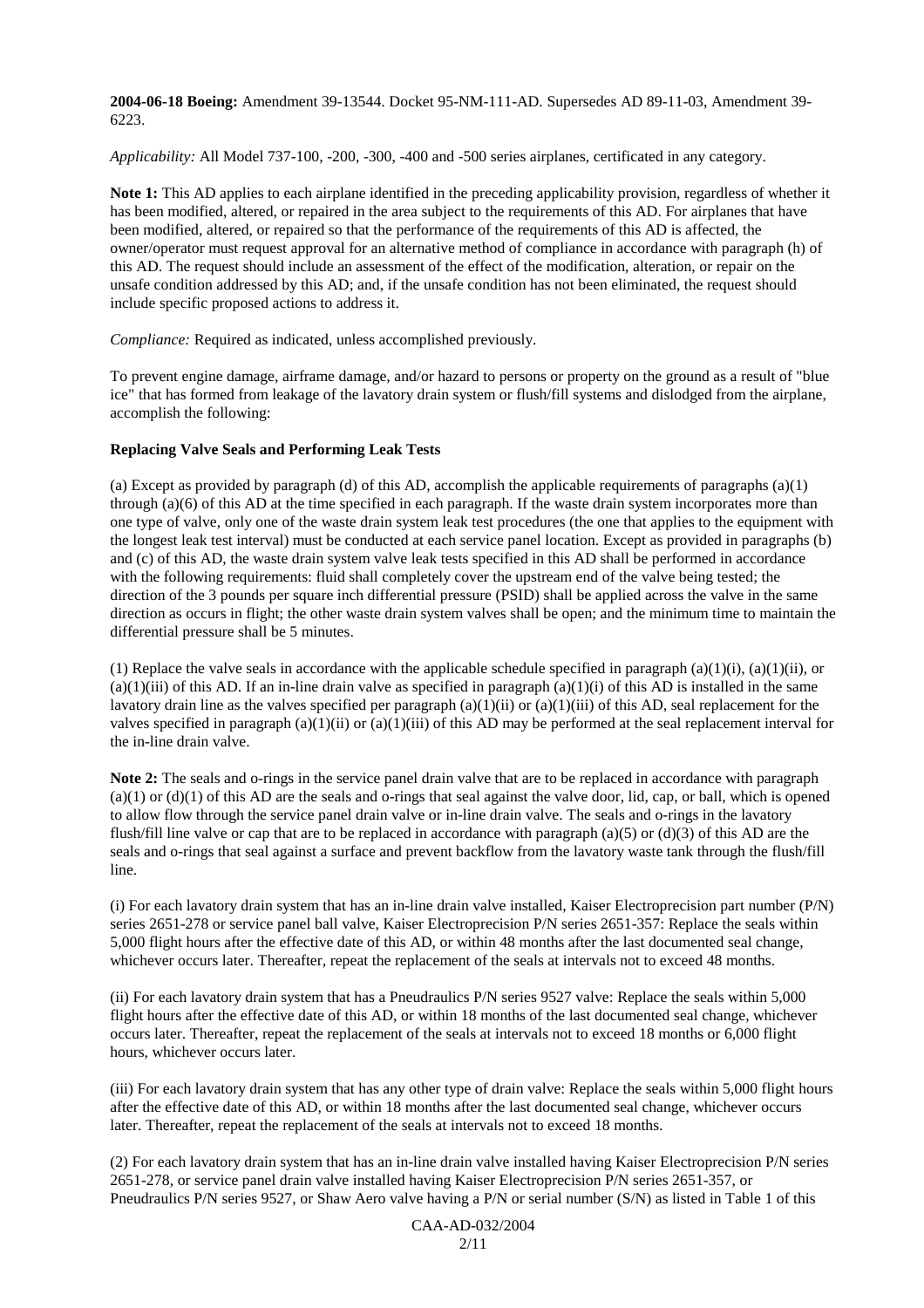AD: Within 4,500 flight hours after the effective date of this AD, or within 4,500 hours after the last documented leak test, whichever occurs later, accomplish the procedures specified in paragraphs  $(a)(2)(i)$  and  $(a)(2)(ii)$  of this AD. Thereafter, repeat the procedures at intervals not to exceed 18 months or 4,500 flight hours, whichever occurs later.

(i) Conduct a leak test of the toilet tank dump valve (in-tank valve that is spring loaded closed and operable by a Thandle at the service panel) and the in-line drain valve (Kaiser Electroprecision P/N series 2651-278) or service panel drain valve (Kaiser Electroprecision P/N series 2651-357, or Pneudraulics P/N series 9527, or Shaw Aero valve having a P/N or serial number (S/N) as listed in Table 1 of this AD). The toilet tank dump valve leak test must be performed by filling the toilet tank with a minimum of 10 gallons of water/rinsing fluid and, after a period of 5 minutes, testing for leakage. Take precautions to avoid overfilling the tank and spilling fluid into the airplane. Except as provided by paragraphs (b) and (c) of this AD, the in-line drain valve or service panel drain valve leak test must be performed with a minimum of 3 PSID applied across the valve in the same direction as occurs in flight.

(ii) If a service panel valve or cap is installed, perform a general visual inspection of the service panel drain valve outer cap/door seal and the inner seal (if the valve has an inner door with a second positive seal), and the seal mating surfaces for wear or damage that may allow leakage.

**Note 3:** For the purposes of this AD, a general visual inspection is defined as: "A visual examination of an interior or exterior area, installation, or assembly to detect obvious damage, failure, or irregularity. This level of inspection is made from within touching distance unless otherwise specified. A mirror may be necessary to enhance visual access to all exposed surfaces in the inspection area. This level of inspection is made under normally available lighting conditions such as daylight, hangar lighting, flashlight, or droplight and may require removal or opening of access panels or doors. Stands, ladders, or platforms may be required to gain proximity to the area being checked."

| Shaw waste drain valve part number | Serial numbers of part number valve approved for 4,500 flight<br>hour leak test interval                                                                                               |
|------------------------------------|----------------------------------------------------------------------------------------------------------------------------------------------------------------------------------------|
| 331 Series                         | A11.                                                                                                                                                                                   |
| 10101000B-A-1                      | 0207-0212, 0219, 0226 and higher.                                                                                                                                                      |
| 10101000B-A-1                      | 0001-0206, 0213-0218, and 0220-0225 that are marked "SBB38-1-58,"<br>and that incorporate the improvements outlined in Shaw Service<br>Bulletin 10101000B-38-1, dated October 7, 1994. |
| 10101000BA2                        | 0130 and higher.                                                                                                                                                                       |
| 10101000BA2                        | $[0001-0129]$ that are marked "SBB38-1-58," and that incorporate the<br>improvements outlined in Shaw Service Bulletin 10101000B-38-1,<br>dated October 7, 1994.                       |
| 10101000C-A-1                      | 0277 and higher.                                                                                                                                                                       |
| 10101000C-A-1                      | 0001-0276 that are marked "SBC38-2-58," and that incorporate the<br>improvements outlined in Shaw Service Bulletin 10101000C-38-2,<br>dated October 7, 1994.                           |
| 10101000CN OR 10101000C-N          | 3649 and higher.                                                                                                                                                                       |
| 10101000CN OR 10101000C-N          | $ 0001-3648$ that is marked "SBC38-2-58," and that incorporate the<br>improvements outlined in Shaw Service Bulletin 10101000C-38-2,<br>dated October 7, 1994.                         |

**Table 1.-Shaw Aero Valves Approved for 4,500 Flight Hour Leak Test Interval**

(3) For each lavatory drain system with a lavatory drain system valve that incorporates either "donut" plug, Kaiser Electroprecision P/N 4259-20 or 4259-31; Kaiser Roylyn/Kaiser Electroprecision cap/flange P/N 2651-194C, 2651- 197C, 2651-216, 2651-219, 2651-235, 2651-256, 2651-258, 2651-259, 2651-260, 2651-275, 2651-282, 2651-286; or other FAA-approved equivalent parts; accomplish the requirements at the specified times of paragraphs  $(a)(3)(i)$ ,  $(a)(3)(ii)$ , and  $(a)(3)(iii)$  of this AD. For the purposes of paragraph  $(a)(3)$  of this AD, "equivalent part" means either a "donut" plug that mates with the cap/flange having part numbers listed in this paragraph, or a cap/flange that mates with the "donut" plug having part numbers listed in this paragraph, such that the cap/flange and "donut" plug are used together as an assembled valve.

(i) Within 200 flight hours after the effective date of this AD, and thereafter at intervals not to exceed 200 flight hours, conduct leak tests of the toilet tank dump valve and the service panel drain valve. The leak test of the toilet tank dump valve must be performed by filling the toilet tank with a minimum of 10 gallons of water/rinsing fluid and

> CAA-AD-032/2004 3/11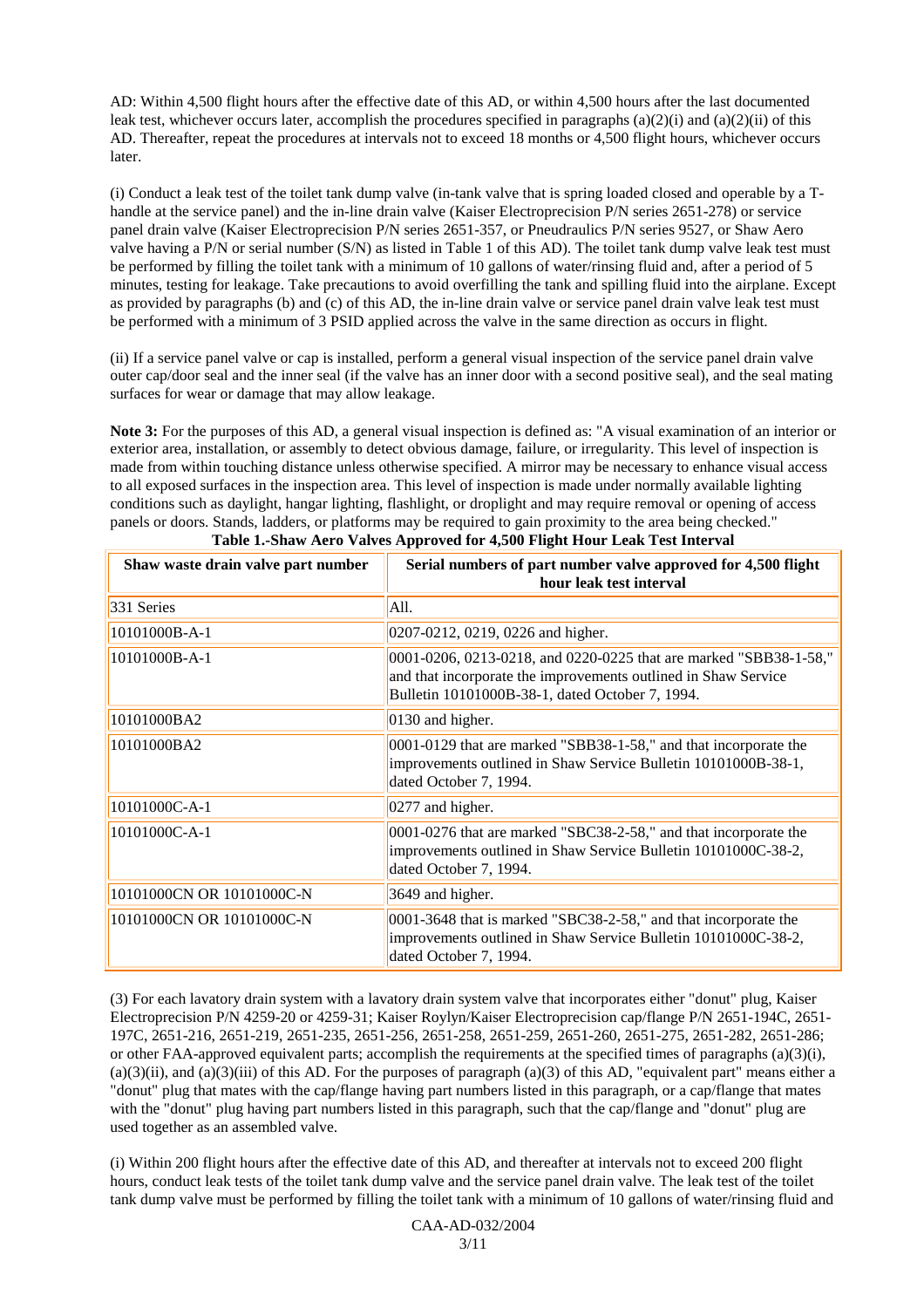testing for leakage after a period of 5 minutes. Take precautions to avoid overfilling the tank and spilling fluid on the airplane. Except as provided by paragraphs (b) and (c) of this AD, the service panel drain valve leak test must be performed with a minimum 3 PSID applied across the valve in the same direction as occurs in flight.

(ii) Perform a general visual inspection of the outer door/cap and seal mating surface for wear or damage that may cause leakage. This inspection shall be accomplished in conjunction with the leak tests of paragraph (a)(3)(i) of this AD.

(iii) Within 5,000 flight hours after the effective date of this AD, replace the donut valve (part numbers per paragraph (a)(3) of this AD) with another type of FAA-approved valve. Following installation of the replacement valve, perform the appropriate leak tests and seal replacements at the intervals specified for that replacement valve, as applicable.

(4) For each lavatory drain system not addressed in paragraph (a)(2) or (a)(3) of this AD: Within 1,000 flight hours or 6 months after the effective date of this AD, whichever occurs later, accomplish the actions specified in paragraphs  $(a)(4)(i)$  and  $(a)(4)(ii)$  of this AD. Thereafter, repeat those actions at intervals not to exceed 1,000 flight hours or 6 months, whichever occurs later.

(i) Conduct a leak test of the toilet tank dump valve and the service panel drain valve. The toilet tank dump valve leak test must be performed by filling the toilet tank with a minimum of 10 gallons of water/rinsing fluid and, after a period of 5 minutes, testing for leakage. Take precautions to avoid overfilling the tank and spilling fluid on the airplane. Except as provided by paragraphs (b) and (c) of this AD, the service panel drain valve leak test must be performed with a minimum of 3 PSID applied across the valve inner door/closure device.

(ii) Perform a general visual inspection of the outer cap/door and seal mating surface for wear or damage that may cause leakage.

(5) For flush/fill lines: Within 5,000 flight hours after the effective date of this AD, perform the requirements of paragraph (a)(5)(i), (a)(5)(ii), (a)(5)(iii), or (a)(5)(iv) of this AD, as applicable. Thereafter, repeat the requirements at intervals not to exceed 5,000 flight hours, or 48 months after the last documented seal change, whichever occurs later. For airplanes that contain auxiliary waste tanks, the leak tests may be performed per one of the leak test procedures in paragraph (b) or (c) of this AD, or by using the leak test procedures without filling the toilet tank bowl half-full of fluid per the applicable airplane or component maintenance manual.

**Note 4:** The seals/o-rings in the service panel drain valve that are to be replaced in accordance with paragraph (a)(1) or (d)(1) of this AD are the seals/o-rings that seal against the valve door/lid/cap/ball, which is opened to allow flow through the service panel drain valve or in-line drain valve. The seals/o-rings in the lavatory flush/fill line valve or cap that are to be replaced per paragraph (a)(5) or (d)(3) of this AD are the seals/o-rings that seal against a surface and prevent backflow from the lavatory waste tank through the flush/fill line.

(i) If a lever lock cap is installed on the flush/fill line of the subject lavatory, replace the seals on the toilet tank antisiphon (check) valve and the flush/fill line cap with new seals. Perform a leak test of the toilet tank anti-siphon (check) valve with a minimum of 3 PSID across the valve in the same direction as occurs in flight, in accordance with paragraph  $(a)(5)(ii)(A)$  of this AD, as applicable.

**Note 5:** The leak test procedure described in Boeing 737 Maintenance Manual, 38-32-00/501, may be referred to as guidance for this test if the toilet tank is filled to the level specified in paragraph (a)(5)(ii)(A) of this AD.

(ii) If a vacuum breaker check valve, Monogram P/N series 3765-190, or Shaw Aero Devises P/N series 301-000, or other FAA-approved vacuum break check valve is installed on the subject lavatory, replace the seals/o-rings in the valve. Perform a leak test of the vacuum breaker check valve and verify proper operation of the vent line vacuum breaker in accordance with paragraphs  $(a)(5)(ii)(A)$  and  $(a)(5)(ii)(B)$  of this AD.

(A) Leak test the toilet tank anti-siphon valve or the vacuum breaker check valve by filling the toilet tank with water/rinsing fluid to a level such that the bowl is approximately half full (at least 2 inches above the flapper in the bowl.) Apply 3 PSID across the valve in the same direction as occurs in flight. The vent line vacuum breaker on vacuum breaker check valves must be pinched closed or plugged for this leak test. If there is a cap/valve at the flush/fill line port, the cap/valve must be removed/open during the test. Check for leakage at the flush/fill line port for a period of 5 minutes.

(B) Verify proper operation of the vent line vacuum breaker by filling the tank and testing at the fill line port for back drainage after disconnecting the fluid source from the flush/fill line port. If back drainage does not occur,

> CAA-AD-032/2004 4/11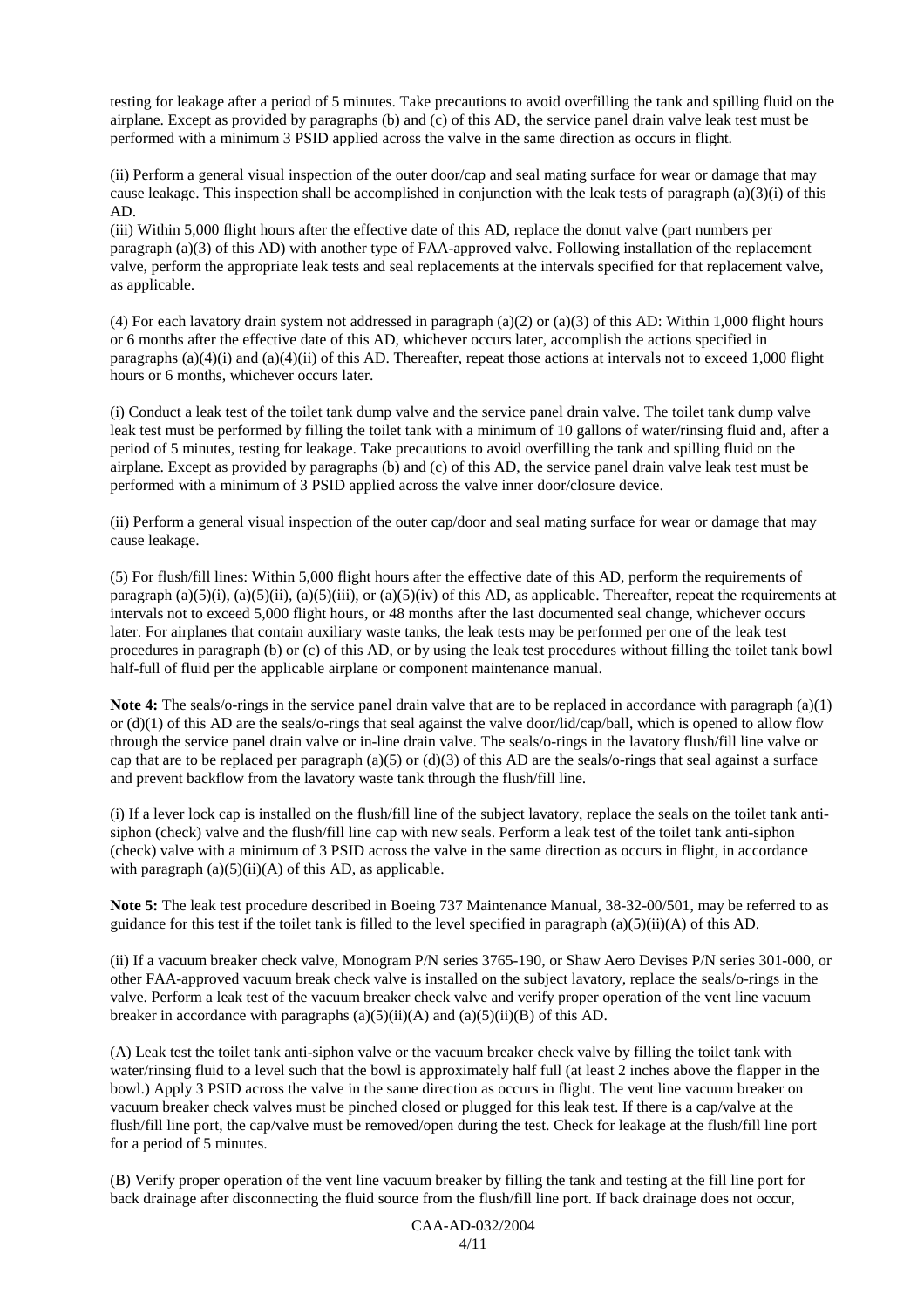replace the vent line vacuum breaker or repair the vacuum breaker check valve in accordance with the component maintenance manual to obtain proper back drainage. As an alternative to the above test technique, verify proper operation of the vent line vacuum breaker in accordance with the procedures of the applicable component maintenance manual.

(iii) If a flush/fill ball valve, Kaiser Electroprecision P/N series 0062-0009 is installed on the flush/fill line of the subject lavatory, replace the seals in the flush/fill ball valve and the toilet tank anti-siphon valve with new seals. Perform a leak test of the toilet tank anti-siphon valve with a minimum of 3 PSID across the valve in the same direction as occurs in flight, in accordance with paragraph (a)(5)(ii)(A) of this AD.

(iv) If an FAA-approved shut-off valve that uses a mechanical or electrical devise to prevent overfilling of the toilet tank is installed, replace the seals/o-rings in the shut-off valve. Perform the leak test of the shut-off valve per the applicable airplane or component maintenance manual, or per the procedures specified in paragraph (b) or (c) of this AD.

(6) As a result of the leak tests and inspections required by paragraph (a) of this AD, or if evidence of leakage is found at any other time, accomplish the requirements of paragraph  $(a)(6)(i)$ ,  $(a)(6)(ii)$ , or  $(a)(6)(iii)$ , as applicable.

(i) If a leak is discovered, prior to further flight, repair the leak. Prior to further flight after repair, perform the appropriate leak test, as applicable. Additionally, prior to returning the airplane to service, clean the surfaces adjacent to where the leakage occurred to clear them of any horizontal fluid residue streaks; such cleaning must be to the extent that any future appearance of a horizontal fluid residue streak will be taken to mean that the system is leaking again.

**Note 6:** For purposes of this AD, "leakage" is defined as any visible leakage, if observed during a leak test. At any other time (than during a leak test), "leakage" is defined as the presence of ice in the service panel, or horizontal fluid residue streaks/ice trails originating at the service panel. The fluid residue is usually, but not necessarily, blue in color.

(ii) If any worn or damaged seal is found, or if any damaged seal mating surface is found, prior to further flight, repair or replace it with a new seal, in accordance with the valve manufacturer's maintenance manual.

(iii) In lieu of performing the requirements of paragraph (a)(6)(i) or (a)(6)(ii) of this AD: Before further fight, drain the affected lavatory system and placard the lavatory inoperative until repairs can be accomplished.

#### **One Alternative to Accomplishing Test Procedures**

(b) As an alternative to the test procedures for service panel drain valves and in-line drain valves specified in paragraph (a) or (d) of this AD, and flush/fill line valves as specified in paragraph (a)(5) or (d)(3) of this AD, a vacuum leak test may be done in accordance with "Shaw Aero Devices Document ILS-193C (Operation Instructions for the Waste Drain Valve Inner Flapper and Lavatory Rinse/Fill Valve Leak Test Tool), Revision C, dated July 1999. The tests shall be conducted with a minimum of 3 PSI differential pressures across the valve seal being tested in the same direction as occurs in flight. The duration of the test shall be 5 minutes. The test may be conducted with fluid completely covering the seal to be tested and checked for fluid leakage, or by subjecting the seal to a vacuum without fluid present, and checking for loss of vacuum. Any movement of the vacuum gauge needle indicates loss of vacuum and constitutes failure of the test. Failure of the test also occurs if fluid is behind the valve being tested and any leakage of fluid past the valve occurs during the test. Operators should note that the test rig may not work for all valve types. Confirm compatibility of the test rig to the valve by verifying compatibility with the manufacturer(s) of the test rig and valve. Other leak test tools may be used for this test if approved per paragraph (h) of this AD.

#### **Another Alternative to Accomplishing Test Procedures**

(c) As an alternative to the test procedures for service panel drain valves and in-line drain valves specified in paragraph (a) or (d) of this AD, and flush/fill line valves as specified in paragraph (a)(6) or (d)(3) of this AD, a vacuum test may be done in accordance with "Operating Instructions for Lavatory Waste Drain Valve and Flush/Fill Valve Leak Test Tool," AAXICO Industries, Ltd., Document AI 18, Issue 4, dated January 2002. The test shall be conducted with a minimum of 3 PSI differential pressures across the valve seal being tested in the same direction as occurs in flight. The duration of the tests shall be 5 minutes. The test may be conducted with fluid completely covering the seal to be tested and checked for fluid leakage, or by subjecting the seal to a vacuum without fluid present, and checking for loss of vacuum. Any movement of the vacuum gauge needle indicates loss of vacuum and constitutes failure of the test. Failure of the test also occurs if fluid is behind the valve being tested and any leakage

> CAA-AD-032/2004 5/11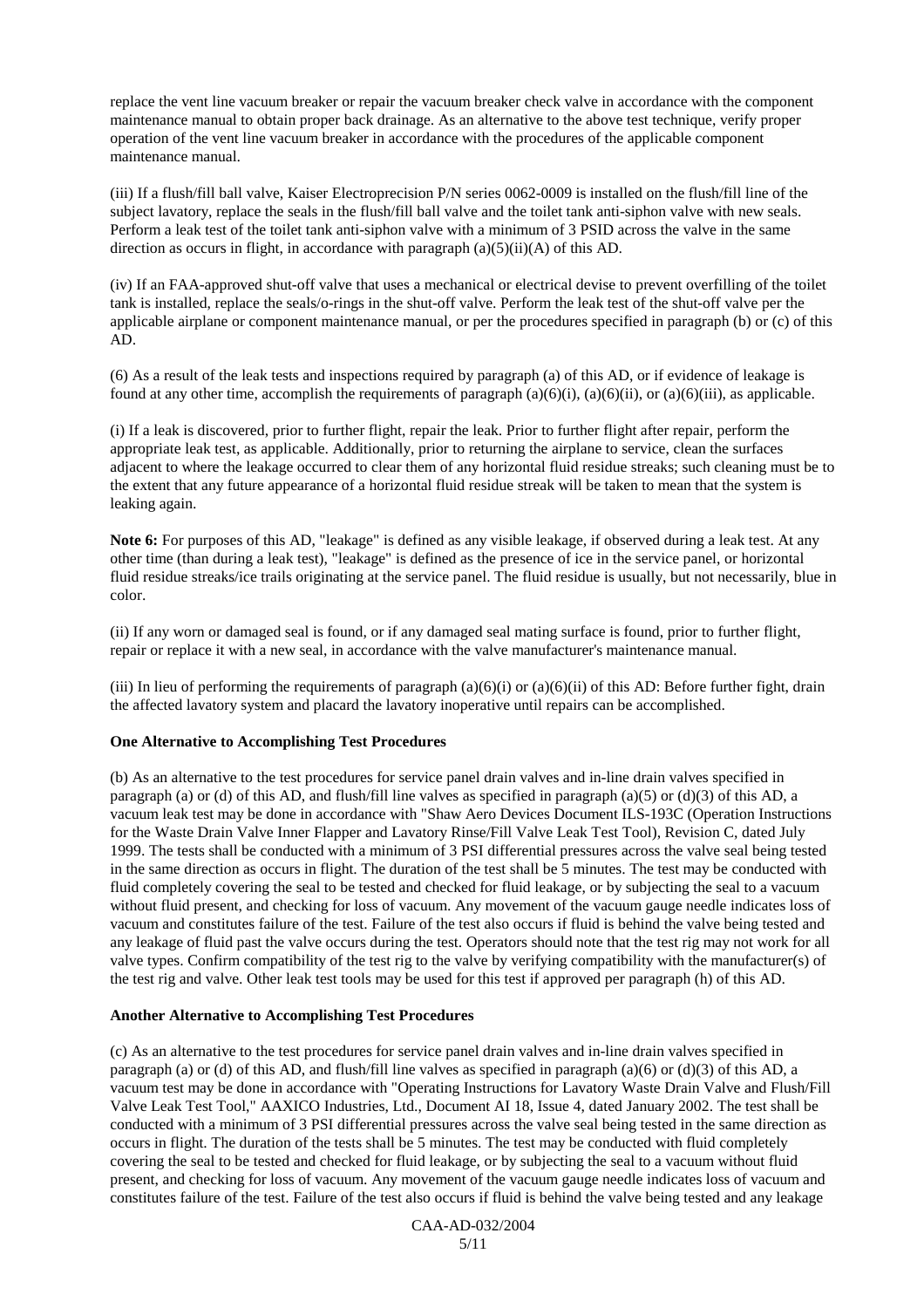of fluid past the valve occurs during the test. Operators should note that the test rig might not work for all valve types. Confirm compatibility of the test rig to the valve by verifying compatibility with the manufacturer(s) of the test rig and valve. Other leak test tools may be used for this test if approved per paragraph (h) of this AD.

#### **Revising the FAA-Approved Maintenance Program**

(d) As an alternative to the requirements of paragraph (a) of this AD, operators may revise the FAA-approved maintenance program to include the requirements specified in paragraphs  $(d)$ ,  $(f)$ , and  $(g)$  of this AD, which constitutes terminating action for the AD. However, until the FAA-approved maintenance program is revised, operators must accomplish the requirements of paragraph (a) of this AD. If the waste drain system incorporates more than one type of valve, only one of the waste drain system leak test procedures (the one that applies to the equipment with the longest leak test interval) must be conducted at each service panel location. The waste drain system valve leak tests specified in paragraphs (a) and (d) of this AD shall be performed in accordance with the following requirements: Fluid shall completely cover the upstream end of the valve being tested unless a vacuum test is being performed in accordance with paragraph (b) or (c) of this AD; the direction of the 3 PSID shall be applied across the valve in the same direction as occurs in flight; the other waste drain system valves shall be open; and the minimum time to maintain the differential pressure shall be 5 minutes. A differential pressure greater than 3 psi may be used if specified by procedures referenced in paragraph (b) or (c) of this AD.

(1) Replace the valve seals in accordance with the applicable schedule specified in paragraph  $(d)(1)(i)$ ,  $(d)(1)(ii)$ , or  $(d)(1)(iii)$  of this AD. If an in-line drain valve as specified in paragraph  $(d)(1)(i)$  of this AD is installed in the same lavatory drain line as the valves specified in paragraph  $(d)(1)(ii)$  or paragraph  $(d)(1)(iii)$  of this AD, seal replacement for the valves specified in paragraphs  $(d)(1)(ii)$  and  $(d)(1)(iii)$  of this AD may be performed at the seal replacement interval for the in-line drain valve. (See Note 2 of this AD.)

(i) For each lavatory drain system that has an in-line drain valve installed, Kaiser Electroprecision P/N series 2651- 278 or service panel ball valve installed, Kaiser Electroprecision P/N series 2651-357: Replace the seals within 5,000 flight hours after the effective date of this AD, or within 48 months of the last documented seal change, whichever occurs later. Thereafter, repeat the replacement of the seals at intervals not to exceed 48 months.

(ii) For each lavatory drain system that has a Pneudraulics P/N series 9527 valve: Replace the seals within 5,000 flight hours after the effective date of this AD, or within 18 months of the last documented seal change, whichever occurs later. Thereafter, repeat the replacement of the seals at intervals not to exceed 18 months or 6,000 flight hours, whichever occurs later.

(iii) For each lavatory drain system that has any other type of drain valve: Replace the seals within 5,000 flight hours after the effective date of this AD, or within 18 months of the last documented seal change, whichever occurs later. Thereafter, repeat the replacement of the seals at intervals not to exceed 18 months.

(2) Conduct periodic leak tests of the lavatory drain systems in accordance with the applicable schedule specified in paragraph  $(d)(2)(i)$ ,  $(d)(2)(ii)$ , or  $(d)(2)(iii)$  of this AD. Only one of the waste drain system leak test procedures (the one that applies to the equipment with the longest leak test interval) must be conducted at each service panel location.

(i) For each lavatory drain system that has an in-line drain valve installed having Kaiser Electroprecision P/N series 2651-278; service panel drain valve installed having Kaiser Electroprecision P/N series 2651-357; Pneudraulics part number series 9527; or Shaw Aero P/N/S/N as listed in Table 1 of this AD: Within 5,000 flight hours after the effective date of this AD, or within 5,000 hours of the last documented leak test, whichever occurs later, accomplish the procedures specified in paragraphs  $(d)(2)(i)(A)$  and  $(d)(2)(i)(B)$  of this AD. Thereafter repeat the procedures at intervals not to exceed 18 months or 5,000 flight hours, whichever occurs later.

(A) Conduct a leak test of the toilet tank dump valve (in-tank valve that is spring loaded closed and operable by a Thandle at the service panel) and the in-line drain valve (Kaiser Electroprecision P/N series 2651-278) or the service panel drain valve (Kaiser Electroprecision P/N series 2651-357, Pneudraulics part number series 9527, or Shaw Aero Part Number/Serial Number as listed in Table 1 of this AD). The leak test of the toilet tank dump valve must be performed by filling the toilet tank with a minimum of 10 gallons of water/rinsing fluid and testing for leakage after a period of 5 minutes. Take precautions to avoid overfilling the tank and spilling fluid on the airplane. Except as provided by paragraphs (b) and (c) of this AD, the in-line drain valve or service panel drain valve leak test must be performed with a minimum of 3 PSID applied across the valve in the same direction as occurs in flight.

(B) If a service panel valve or cap is installed, perform a general visual inspection of the service panel drain valve

CAA-AD-032/2004 6/11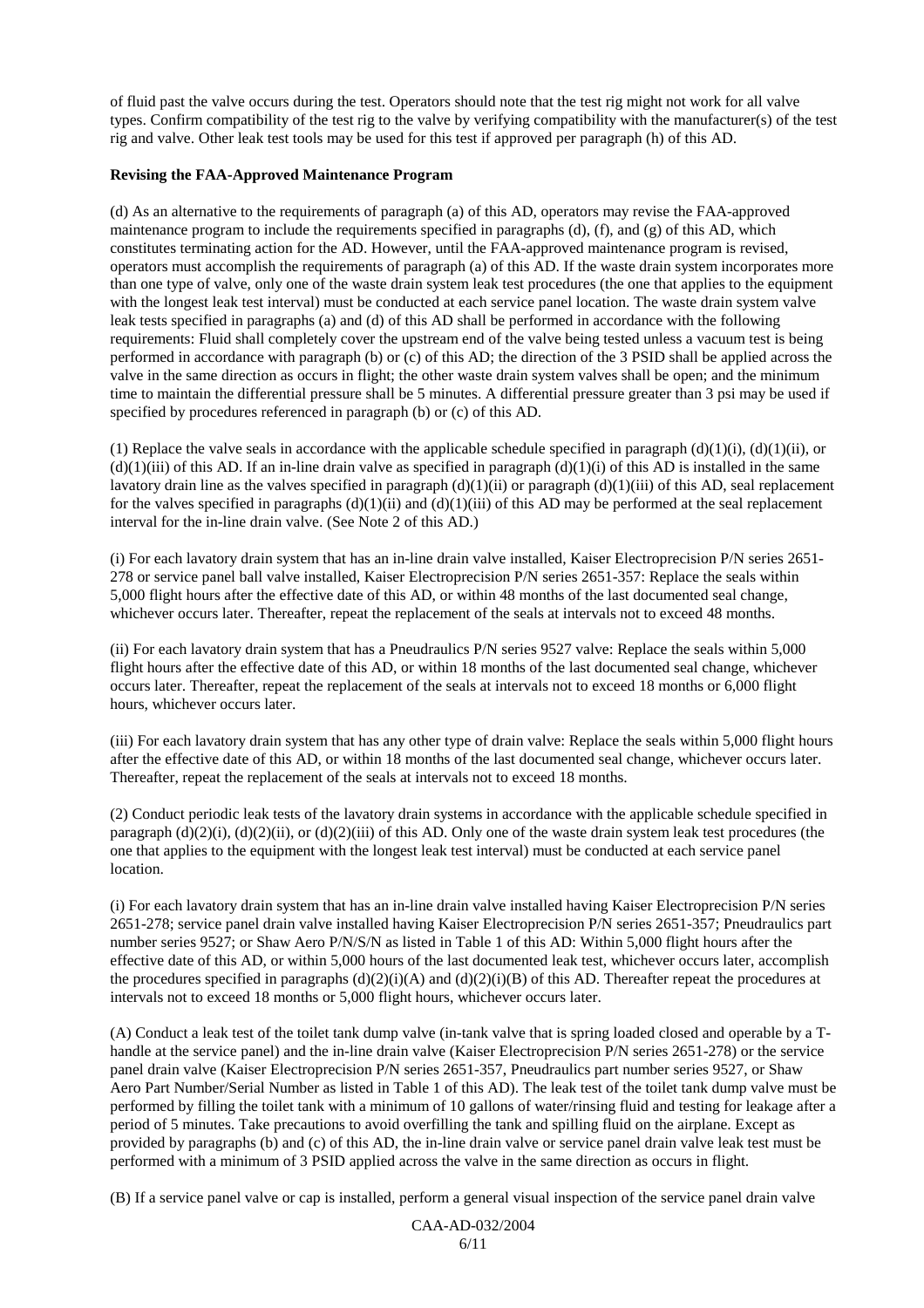outer cap/door seal and the inner seal (if the valve has an inner door with a second positive seal), and the seal mating surfaces, for wear or damage that may allow leakage.

(ii) For each lavatory drain system with a lavatory drain system valve that incorporates either "donut" plugs Kaiser Electroprecision P/N 4259-20 or 4259-31; Kaiser Roylyn/Kaiser Electroprecision cap/flange part number 2651- 194C, 2651-197C, 2651-216, 2651-219, 2651-235, 2651-256, 2651-258, 2651-259, 2651-260, 2651-275, 2651-282, 2651-286; or other FAA-approved equivalent part; accomplish the requirements at the times specified in paragraphs  $(d)(2)(ii)(A)$ ,  $(d)(2)(ii)(B)$ , and  $(d)(2)(ii)(C)$  of this AD. For the purposes of this paragraph,  $(d)(2)(ii)$ , "FAAapproved equivalent part" means either a "donut" plug that mates with the cap/flange having P/Ns listed in this paragraph, or a cap/flange that mates with the "donut" plug having P/Ns listed in this paragraph, such that the cap/flange and "donut" plug are used together as an assembled valve.

(A) Within 200 flight hours after the effective date of this AD, or within 200 flight hours after the last documented leak test, whichever occurs later, conduct leak tests of the toilet tank dump valve and the service panel drain valve. Thereafter, repeat the tests at intervals not to exceed 200 flight hours. The toilet tank dump valve leak test must be performed by filling the toilet tank with a minimum of 10 gallons of water/rinsing fluid and, after a period of 5 minutes, testing for leakage. Take precautions to avoid overfilling the tank and spilling fluid on the airplane. Except as provided in paragraphs (b) and (c) of this AD, the service panel drain valve leak test must be performed with a minimum of 3 PSI differential applied across the valve in the same direction as occurs in flight.

(B) Perform a visual inspection of the outer door/cap and seal mating surface for wear or damage that may cause leakage. Perform this inspection in conjunction with the leak tests specified in paragraph  $(d)(2)(ii)(A)$ .

(C) Within 5,000 flight hours after the effective date of this AD, replace the donut valve with another type of FAAapproved valve. Following replacement of the valve, perform the subsequent leak tests and seal replacements at the intervals specified for the new valve.

(iii) For each lavatory drain system that incorporates any other type of approved valves: Within 1,000 flight hours after the effective date of this AD, or within 1,000 flight hours of the last documented leak test, whichever occurs later, accomplish the requirements of paragraphs  $(d)(2)(iii)(A)$  and  $(d)(2)(iii)(B)$  of this AD. Thereafter, repeat the requirements at intervals not to exceed 1,000 flight hours.

(A) Conduct leak tests of the toilet tank dump valve and the service panel drain valve. The toilet tank dump valve leak test must be performed by filling the toilet tank with a minimum of 10 gallons of water/rinsing fluid and, after a period of 5 minutes, testing for leakage. Take precautions to avoid overfilling the tank and spilling fluid on the airplane. The service panel drain valve leak test must be performed with a minimum of 3 PSID applied across the valve in the same direction as occurs in flight. If the service panel drain valve has an inner door with a second positive seal, only the inner door must be tested.

(B) Perform a general visual inspection of the outer cap/door and seal mating surface for wear or damage that may cause leakage.

(3) For flush/fill lines: Within 5,000 flight hours after the effective date of this AD, perform the requirements of paragraph  $(d)(3)(i)$ ,  $(d)(3)(ii)$ ,  $(d)(3)(iii)$ , or  $(d)(3)(iv)$ , as applicable. Thereafter, repeat the requirements at intervals not to exceed 5,000 flight hours, or 48 months after the last documented seal change, whichever occurs later. For airplanes that contain auxiliary waste tanks, the leak tests may be performed per one of the leak test procedures in paragraph (b) or (c) of this AD, or by performing the leak test procedures without filling the toilet tank bowl half-full of fluid per the applicable airplane or component maintenance manual.

(i) If a lever lock cap is installed on the flush/fill line of the subject lavatory, replace the seals on the toilet tank antisiphon (check) valve and the flush/fill line cap. Perform a leak test of the toilet tank anti-siphon (check) valve with a minimum of 3 PSID across the valve in the same direction as occurs in flight, as specified in paragraph  $(d)(3)(ii)(A)$ of this AD.

(ii) If a vacuum breaker check valve having Monogram P/N series 3765-190; Shaw Aero Devices P/N series 301- 0009-01; or other FAA-approved vacuum breaker check valve is installed on the subject lavatory; replace the seals/o-rings in the valve. Prior to further flight, leak test the vacuum breaker check valve, and test for proper operation of the vent line vacuum breaker as specified in paragraphs  $(d)(3)(ii)(A)$  and  $(d)(3)(ii)(B)$  of this AD.

(A) Leak test the toilet tank anti-siphon valve or the vacuum breaker check valve by filling the toilet tank with water/rinsing fluid to a level such that the bowl is approximately half full (at least 2 inches above the flapper in the

> CAA-AD-032/2004 7/11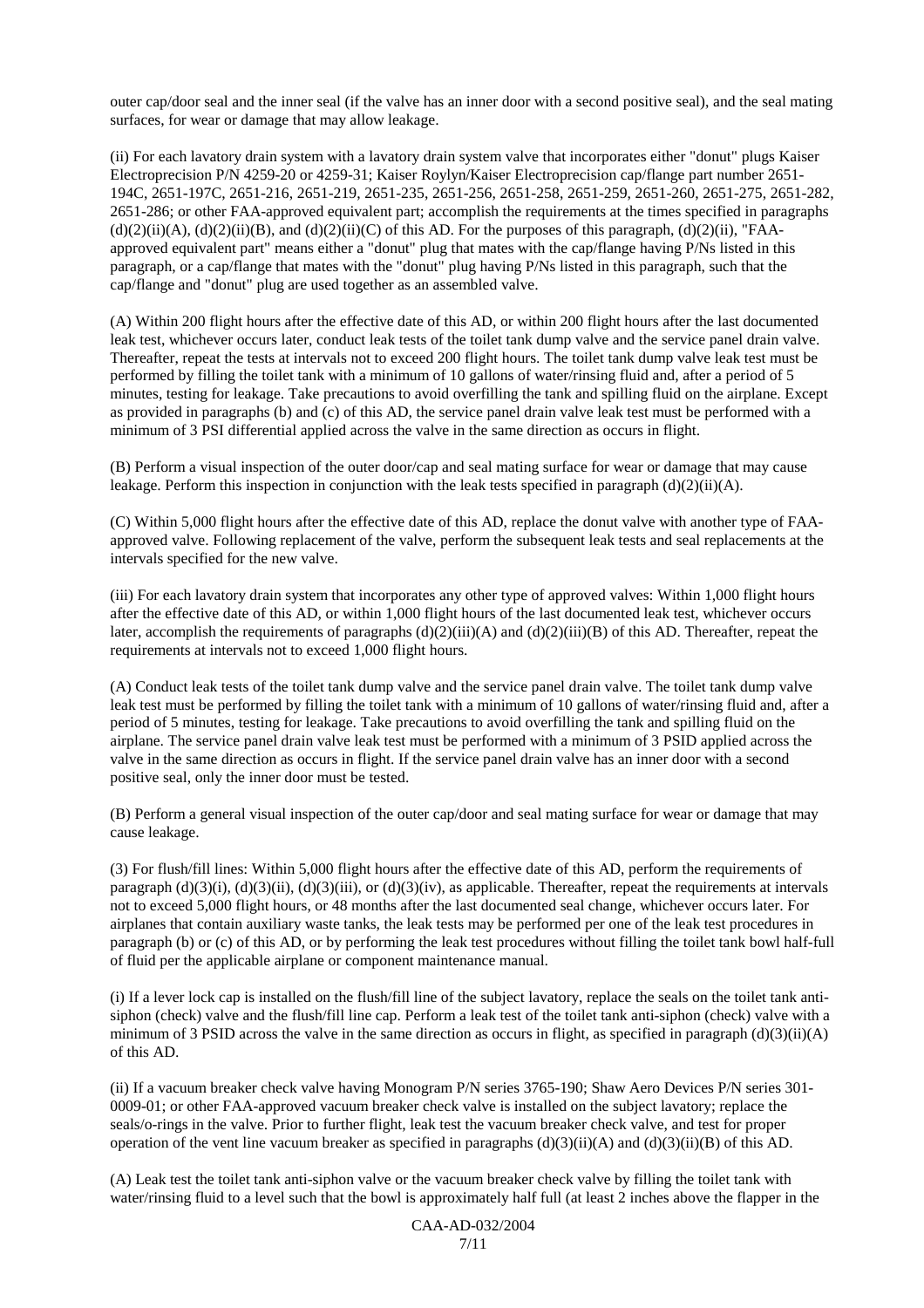bowl). Except as provided in paragraphs (b) and (c) of this AD, apply 3 PSID across the valve in the same direction as occurs in flight. The vent line vacuum breaker on vacuum breaker check valves must be pinched closed or plugged for this leak test. If there is a cap/valve at the flush/fill line port, the cap/valve must be removed/opened during the test. Test for leakage at the flush/fill line port for a period of 5 minutes.

**Note 7:** The leak test procedure in the appropriate section of Boeing 737 Maintenance Manual 38-32-00 may be used as guidance for this test if the toilet tank is filled approximately half full (at least 2 inches above the flapper in the bowl).

(B) Verify proper operation of the vent line vacuum breaker by filling the tank and testing at the fill line port for back drainage after disconnecting the fluid source from the flush/fill line port. If back drainage does not occur, replace the vent line vacuum breaker or repair the vacuum breaker check valve in accordance with the component maintenance manual as required to obtain proper back drainage.

(iii) If a flush/fill ball valve, Kaiser Electroprecision P/N series 0062-009 is installed on the flush/fill line of the subject lavatory, replace the seals in the flush/fill ball valve and the toilet tank anti-siphon valve. Perform a leak test of the toilet tank anti-siphon valve in accordance with paragraph  $(d)(3)(ii)(A)$  of this AD.

(iv) If an FAA-approved shut-off valve that uses a mechanical or electrical device to prevent overfilling the toilet tank is installed, replace the seals/o-rings in the shut-off valve. Perform a leak test of the shut-off valve per the applicable airplane or component maintenance manual, or per the procedures specified in paragraph (b) or (c) of this AD.

(4) Provide procedures for accomplishing visual inspections to detect leakage, to be conducted by maintenance personnel at intervals not to exceed 4 calendar days or 45 flight hours, which ever occurs later.

(5) Provide procedures for reporting leakage. These procedures shall provide that any "horizontal blue streak" findings must be reported to maintenance and that, prior to further flight, the leaking system shall either be repaired, or be drained and placarded inoperative.

(6) Provide training programs for maintenance and servicing personnel that include information on "blue ice awareness" and the hazards of "blue ice."

(7) If a leak is discovered during a leak test required by paragraph (d) of this AD; or if evidence of leakage is found at any other time; or if repair/replacement of a valve (or valve parts) is required as a result of a visual inspection required in accordance with this AD; prior to further flight, accomplish the requirements of paragraph  $(d)(7)(i)$ ,  $(d)(7)(ii)$ , or  $(d)(7)(iii)$  of this AD, as applicable.

**Note 8:** For purposes of this AD, "leakage" is defined as any visible leakage, if observed during a leak test. At any other time (than during a leak test), "leakage" is defined as the presence of ice in the service panel, or horizontal fluid residue streaks/ice trails originating at the service panel. The fluid residue is usually, but not necessarily, blue in color.

(i) Repair the leak and, prior to further flight after repair, perform a leak test. Additionally, prior to returning the airplane to service, clean the surfaces adjacent to where the leakage occurred to clear them of any horizontal fluid residue streaks; such cleaning must be to the extent that any future appearance of a horizontal fluid residue streak will be taken to mean that the system is leaking again.

(ii) Repair or replace the valve or valve parts.

(iii) In lieu of either paragraph (d)(7)(i) or (d)(7)(ii), drain the affected lavatory system and placard the lavatory inoperative until repairs can be accomplished.

#### **Requesting Extension of Leak Test Intervals**

(e) Requests for extensions of the leak test intervals required by paragraph (a) or (d) of this AD must be approved by the Manager, Seattle Aircraft Certification (ACO), FAA. Requests for such revisions must be submitted to the Manager of the Seattle ACO through the FAA Principal Maintenance Inspector (PMI), and must include the following information:

(1) The operator's name;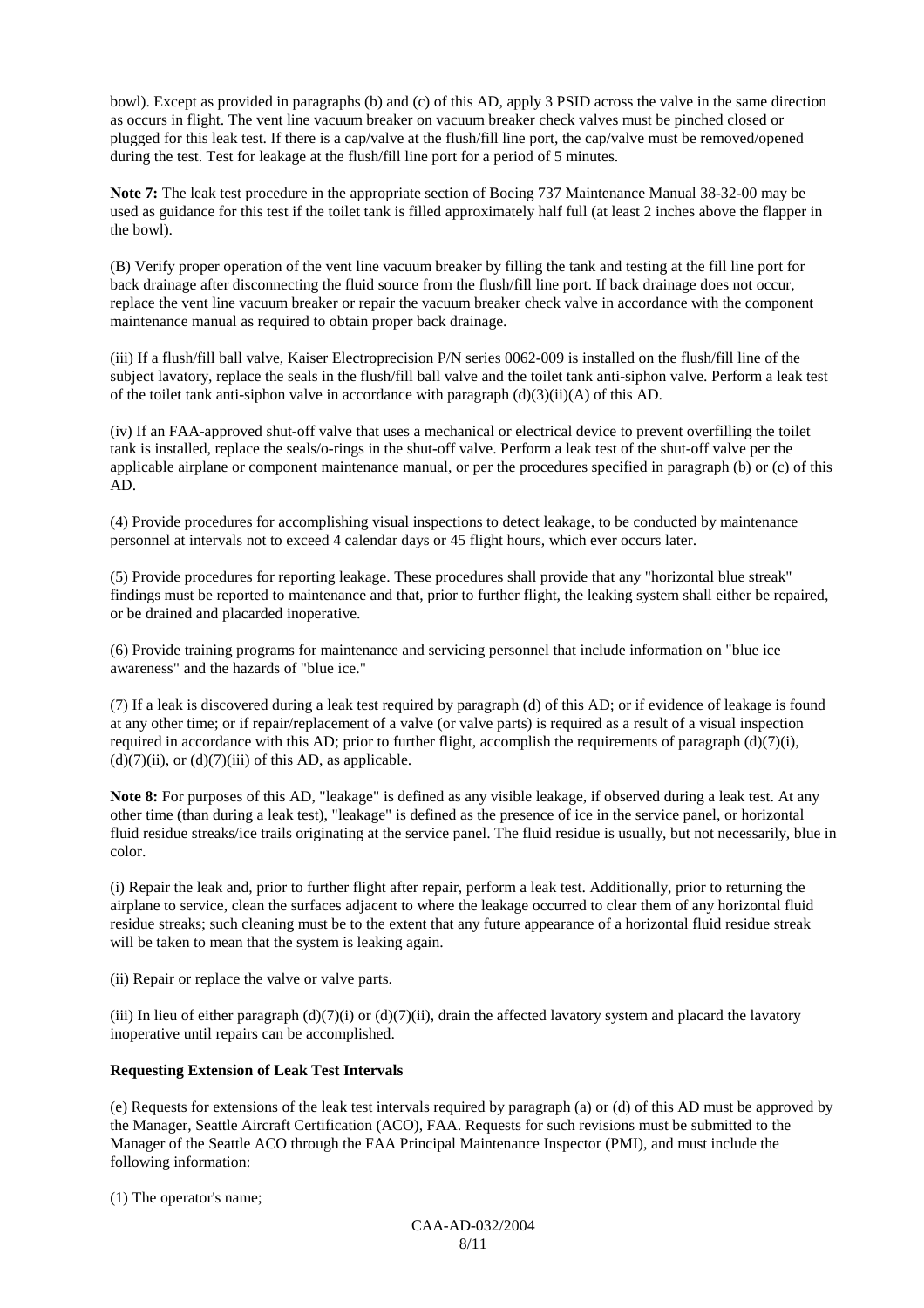(2) A statement verifying that all known cases/indications of leakage or failed leak tests are included in the submitted material;

(3) The type of valve (make, model, manufacturer, vendor part number, and serial number);

(4) The period of time covered by the data;

(5) The current FAA leak test interval;

(6) Whether or not seals have been replaced between the seal replacement intervals required by this AD;

(7) Whether or not a service panel drain valve is installed downstream of an in-line drain valve, Kaiser Electroprecision P/N series 2651-278: Data on a service panel valve installed downstream of an in-line drain valve will not be considered as an indicator of the reliability of the service panel drain valve because the in-line valve prevents potential leakage from reaching the service panel drain valve.

(8) Whether or not leakage has been detected between leak test intervals required by this AD, and the reason for leakage (i.e., worn seals, foreign materials on sealing surface, scratched or damaged sealing surface on valve, etc.); and

(9) Whether or not any cleaning, repairs, or seal changes were performed on the valve prior to conducting the leak test. (If such activities have been accomplished prior to conducting the periodic leak test, that leak test shall be recorded as a "failure" for purposes of the data required for this request submission. The exception to this is the normally-scheduled seal change in accordance with paragraph (a)(1) and (d)(1) of this AD. Performing this scheduled seal change prior to a leak test will not cause that leak test to be recorded as a failure. Debris removal of major blockages done as part of normal maintenance for previous flights is also allowable and will not cause a leak test to be recorded as a failure. Minor debris removal that is not commonly removed during the normal ground maintenance test should not be removed prior to the leak test).

**Note 9:** Requests for approval of revised leak test intervals may be submitted in any format, provided the data give the same level of assurance specified in paragraph (e) of this AD. Results of an Environmental Quality Analysis (EQA) examination and leak test on a randomly selected high-flight-hour valve, with seals that have not been replaced during a period of use at least as long as the desired interval, may be considered a valuable supplement to the service history data, reducing the amount of service data that would otherwise be required.

**Note 10:** For the purposes of expediting resolution of requests for revisions to the leak test intervals, the FAA suggests that the requester summarize the raw data; group the data gathered from different airplanes (of the same model) and drain systems with the same kind of valve; and provide a recommendation from pertinent industry group(s) and/or the manufacturer specifying an appropriate revised leak test interval.

**Note 11:** In cases where changes are made to a valve design approved for an extended leak test interval such that a new valve dash number or P/N is established for the valve, the FAA may not require extensive service history data to approve the new valve to the same leak test interval as the previous valve design. The FAA will consider similarity of design, the nature of the design changes, the nature and amount of testing, and like factors to determine the appropriate data requirements and leak test interval for a new or revised valve based upon an existing design.

#### **Certain Installations**

(f) For all airplanes: Unless already accomplished, within 5,000 flight hours after the effective date of this AD, perform the actions specified in paragraph  $(f)(1)$ ,  $(f)(2)$ ,  $(f)(3)$ , or  $(f)(4)$  of this AD:

(1) Install an FAA-approved lever/lock cap on the flush/fill lines for all lavatories; or

(2) Install a vacuum break check valve having Monogram P/N series 3765-190, Shaw Aero Devises P/N series 301- 0009, or other FAA-approved vacuum break check valve in the flush/fill lines for all lavatories; or

(3) Install a flush/fill ball valve Kaiser Electroprecision P/N series 0062-0009 on the flush/fill lines for all lavatories; or

(4) Install an FAA-approved shut-off valve that uses a mechanical or electrical device on the flush/fill lines for all

CAA-AD-032/2004  $Q/11$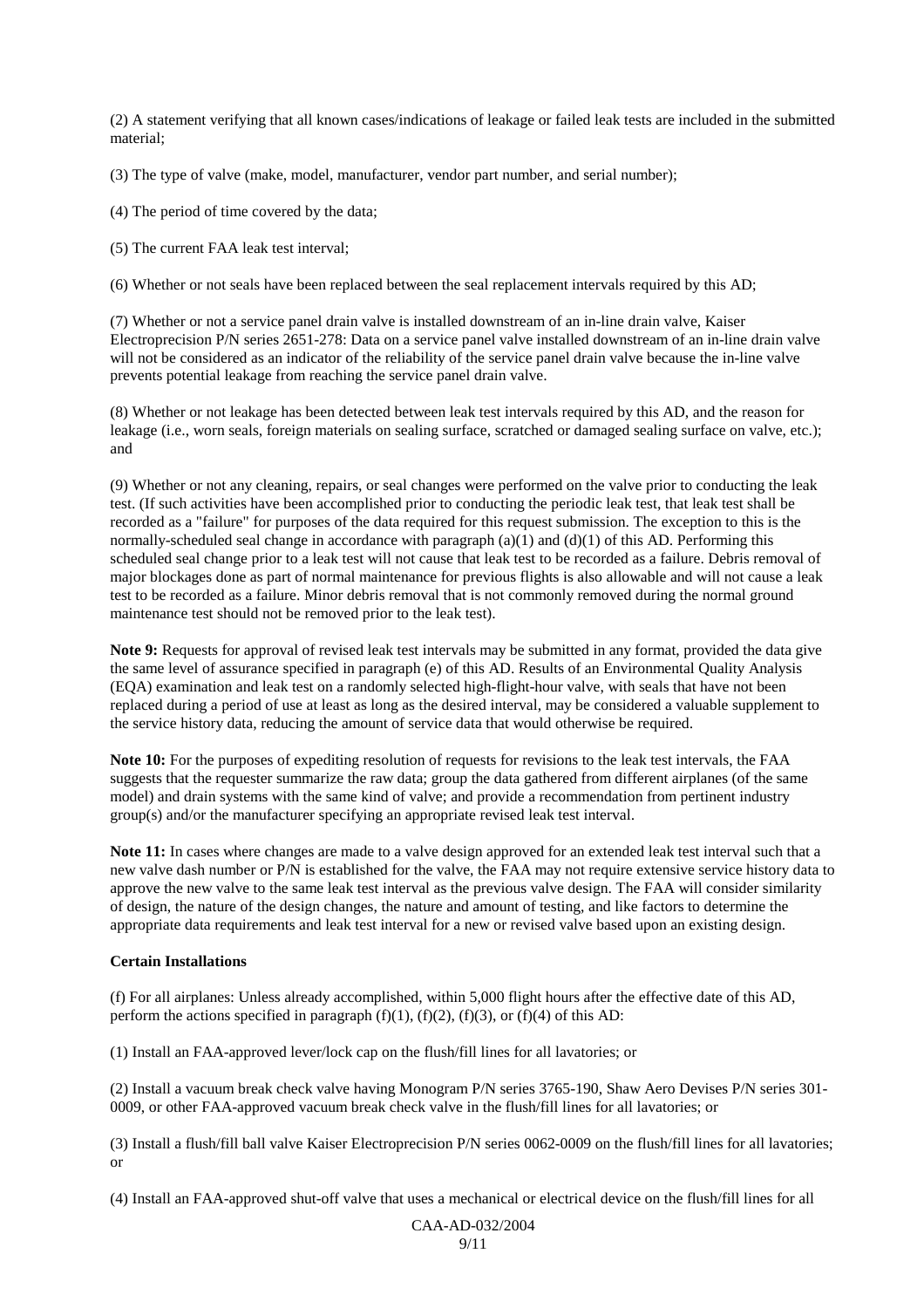lavatories to prevent overfilling the toilet tank.

#### **For Airplanes Acquired After the Effective Date of This AD**

(g) For any affected airplane acquired after the effective date of this AD: Before any operator places into service any airplane subject to the requirements of this AD, a schedule for the accomplishment of the leak tests required by this AD shall be established in accordance with either paragraph  $(g)(1)$  or  $(g)(2)$  of this AD, as applicable. After each leak test has been performed once, each subsequent leak test must be performed in accordance with the new operator's schedule, in accordance with either paragraph (a) or (d) of this AD as applicable.

(1) For airplanes previously maintained in accordance with this AD, the first leak test to be performed by the new operator must be accomplished in accordance with the previous operator's schedule or with the new operator's schedule, whichever would result in the earlier accomplishment date for that leak test.

(2) For airplanes that have not been previously maintained in accordance with this AD, the first leak test to be performed by the new operator must be accomplished prior to further flight, or in accordance with a schedule approved by the FAA PMI, but within a period not to exceed 200 flight hours.

#### **Alternative Method of Compliance**

(h) Alternative method(s) of compliance with this AD:

(1) An alternative method of compliance or adjustment of the compliance time that provides an acceptable level of safety may be used if approved by the Manager, Seattle ACO, FAA. Operators shall submit their requests through an appropriate FAA PMI, who may add comments and then send it to the Manager, Seattle ACO.

(2) All previously issued alternative methods of compliance approved for AD 89-11-03 (54 FR 21933, May 22, 1989) are hereby terminated as of the effective date of this AD and are no longer in effect.

**Note 12:** Information concerning the existence of approved alternative methods of compliance with this AD, if any, may be obtained from the Seattle ACO.

**Note 13:** For any valve that is not eligible for the extended leak test intervals of this AD: To be eligible for the extended leak test intervals specified in paragraph (a) or (d) of this AD, the service history data of the valve must be submitted to the Manager, Seattle ACO, with a request for an alternative method of compliance. The request should include an analysis of known failure modes for the valve, if it is an existing design, and known failure modes of similar valves, with an explanation of how design features will preclude these failure modes, results of qualification tests, and approximately 25,000 flight hours or 25,000 flight cycles of service history data which include a winter season, collected in accordance with the requirements of paragraph (e) of this AD, or a similar program. One of the factors that the FAA will consider in approving alternative valve designs is whether the valve meets Boeing Specification S417T105 or 10-62213. However, meeting the Boeing specification is not a prerequisite for approval of alternative valve designs.

#### **Special Flight Permits**

(i) Special flight permits may be issued in accordance with sections 21.197 and 21.199 of the Federal Aviation Regulations (14 CFR 21.197 and 21.199) to operate the airplane to a location where the requirements of this AD can be accomplished.

#### **Effective Date of This AD**

(j) This amendment becomes effective on April 29, 2004.

#### **Footer Information**

Issued in Renton, Washington, on March 19, 2004. Kevin M. Mullin, Acting Manager, Transport Airplane Directorate, Aircraft Certification Service. [FR Doc. 04-6677 Filed 3-24-04; 8:45 am]